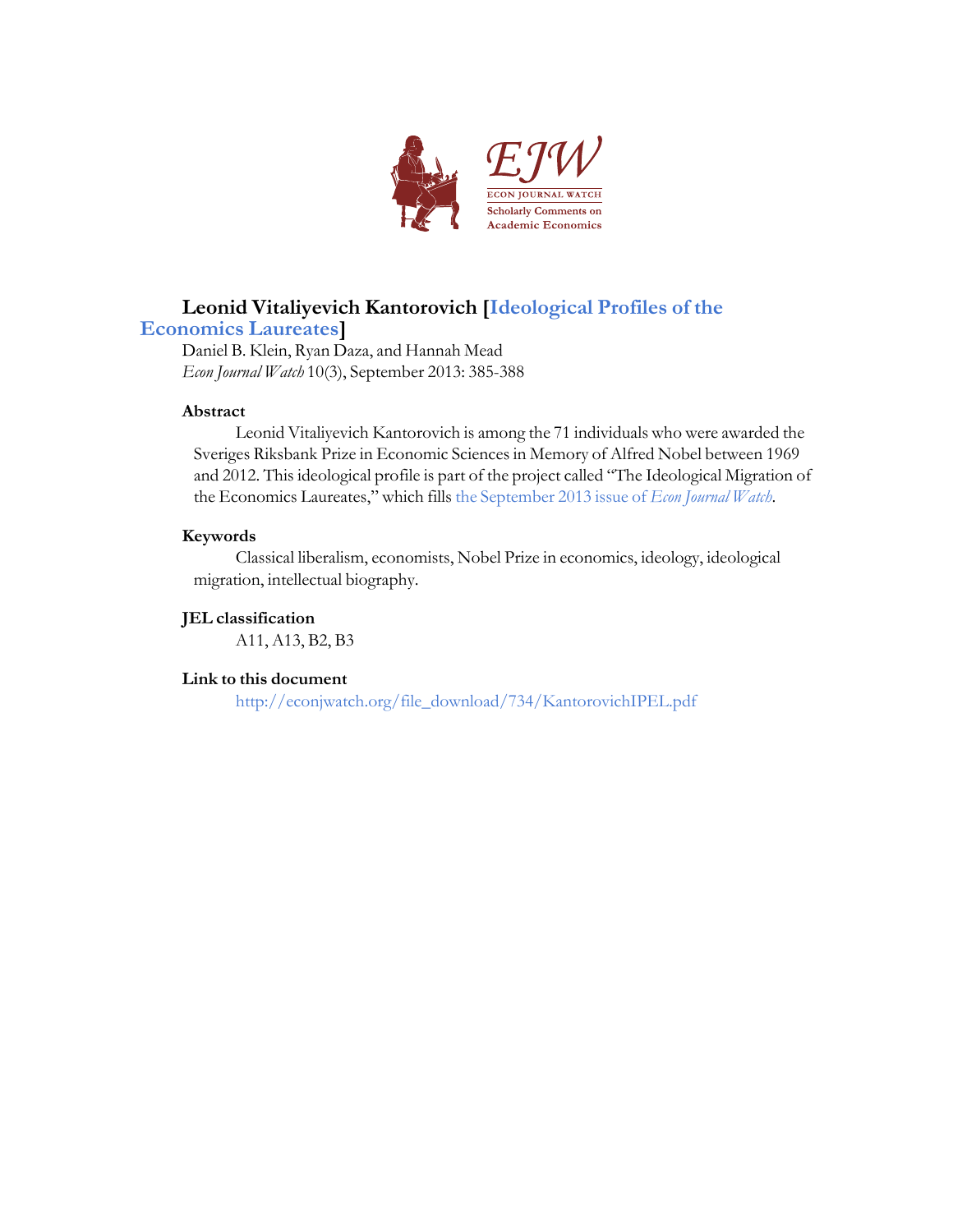**Shea, Christopher**. 2011. Daniel Kahneman's Politics. *Ideas Market, Wall Street Journal*, October 28. **[Link](http://blogs.wsj.com/ideas-market/2011/10/28/daniel-kahnemans-politics/)**

**Thaler, Richard H., and Cass R. Sunstein**. 2008. *Nudge: Improving Decisions About Health, Wealth, and Happiness*. New Haven, Conn.: Yale University Press.

### **Leonid Vitaliyevich Kantorovich**

by Daniel B. Klein, Ryan Daza, and Hannah Mead

Leonid V. Kantorovich (1912–1986) was born in Tsarist Russia to an affluent Jewish family; when he was 12 years old, his native city was renamed Leningrad. Kantorovich had a talent for mathematics and finished high school early at age 14 to enter Leningrad University. He graduated in 1930, then received a professorship in 1934 and finally his doctorate in mathematics in 1935 (Kantorovich 1992/1976b)—all by the age of 23.

Kantorovich began his career as a mathematics professor, but forayed into economics in the late 1930s, when he began working on complex problems of resource allocation (Kantorovich 1992/1976b). Aron Katsenelinboigen says of Kantorovich: "In 1939–41, he realized that the socialist economy as a whole could be perceived as an optimization problem. The logic of the Soviet planned economy naturally impelled Kantorovich towards this notion. … In investigating [optimization relations], he was also able to penetrate deeper into the role of prices than had Soviet economists before him" (Katsenelinboigen 1979, 136). In 1975, Kantorovich won the Nobel Prize, shared with Tjalling Koopmans, for "contributions to the theory of optimum allocation of resources."

A new branch of economics emerged in the Soviet Union in the 1950s "where a majority of the active research workers were of course relatively younger people, many of whom had their background in subjects other than economics" (Johansen 1976, 62). The new approach rivaled the political economy of socialism based on the works of Marx and Lenin. Stanley Brue and Craig MacPhee explain:

Based on the work of Leonid Kantorovich and other prominent scholars, a new *kafederi* of mathematical economics—more specifically, the System of Optimally Functioning Socialist Economy (SOFE)—came to the fore. This new economics, called *economic cybernetics* by many Russians, focused on linear programming and related optimization techniques of production. … [The Political Economy of Socialism] was historical and heavily ideological with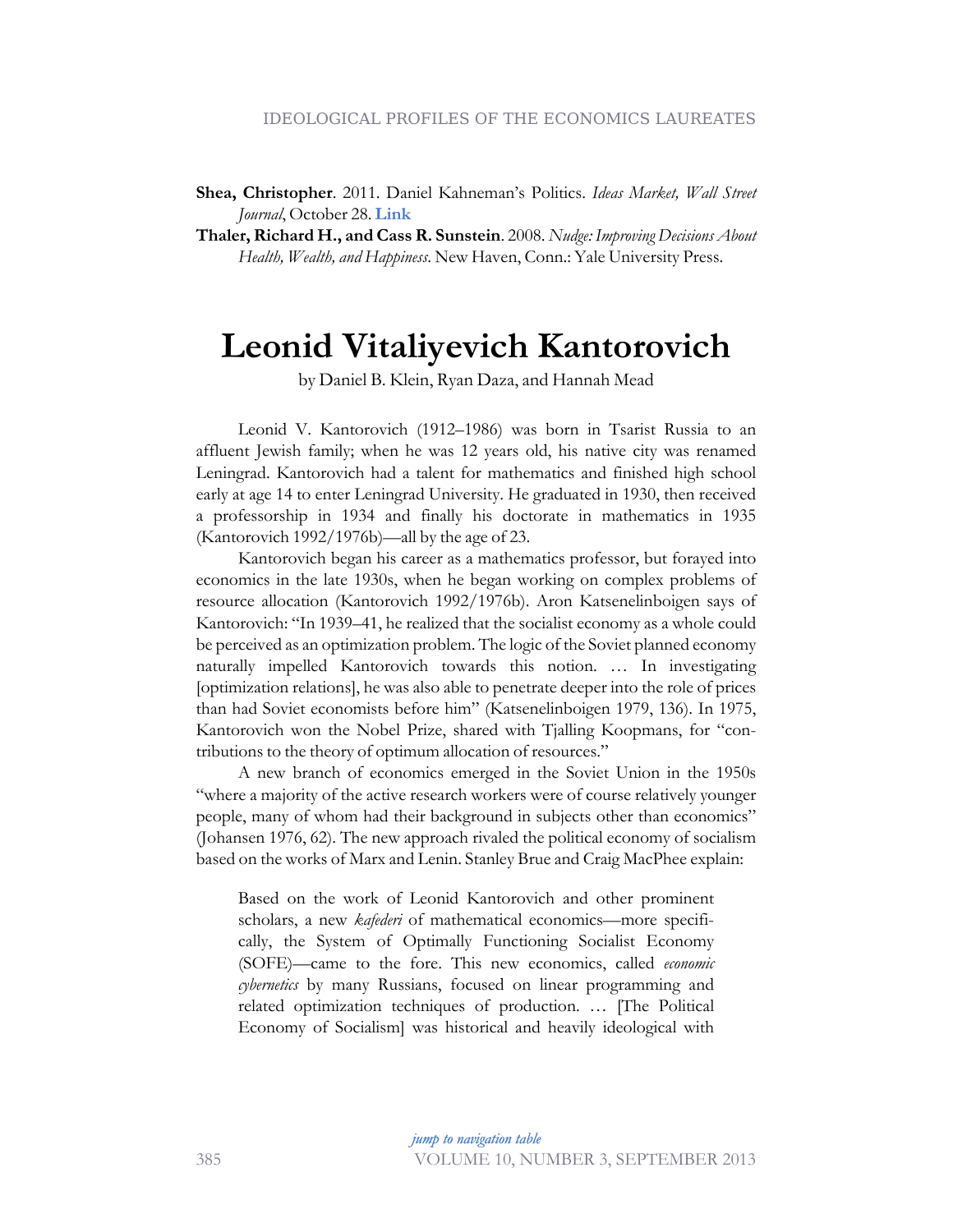research consisting of papers loaded with citations of Marx, Lenin, and current leaders of the Communist Party. On the other hand SOFE was highly mathematical, aimed at developing methods for implementing the long-run plans and improving the operation of state enterprises. Because the methodologies of these approaches differ, much tension has arisen between adherents of the two subdisciplines. (Brue and MacPhee 1995, 183-184)

Katsenelinboigen writes: "The fact that Kantorovich, independently from Western economists, discovered the economizing properties of prices in a planned system is not his great feat: Western scientists had already expounded these relations. His real success was in proposing both a concrete procedure for compiling an optimal plan and ways of overseeing its implementation in price mechanics" (Katsenelinboigen 1979, 138).

Kantorovich developed recommendations for improving Soviet planning, but his criticisms were not well received by the authorities, according to Katsenelinboigen:

In 1939 or 1940, [Kantorovich] wrote a letter to Gosplan containing his recommendations. At this point, the inevitable clash between Kantorovich and the Soviet bureaucracy finally occurred; only by some miracle did Kantorovich manage to survive it. (Katsenelinboigen 1979, 139)

After figuring out how to improve efficiency at a train car plant, Kantorovich was charged with "complicity" and apparently was spared because of his integral role in research on atomic reactors (Katsenelinboigen 1979, 134).

In 1965 Kantorovich wrote:

Planning of the national economy and of individual branches within the framework of the state is only possible when private ownership of the means of production is replaced by common socialist ownership. Such planning becomes possible when capitalist relations of production have been eliminated and replaced by socialist ones. … The genius of [V. I.] Lenin's ideas about planning formed the basis for all plans for the development of the national economy of the U.S.S.R. … The [Communist] Party has frequently emphasized that only with detailed and correct scientific planning is it possible to achieve full and balanced use of all existing resources and to demonstrate the general superiority of the socialist method of production which will guarantee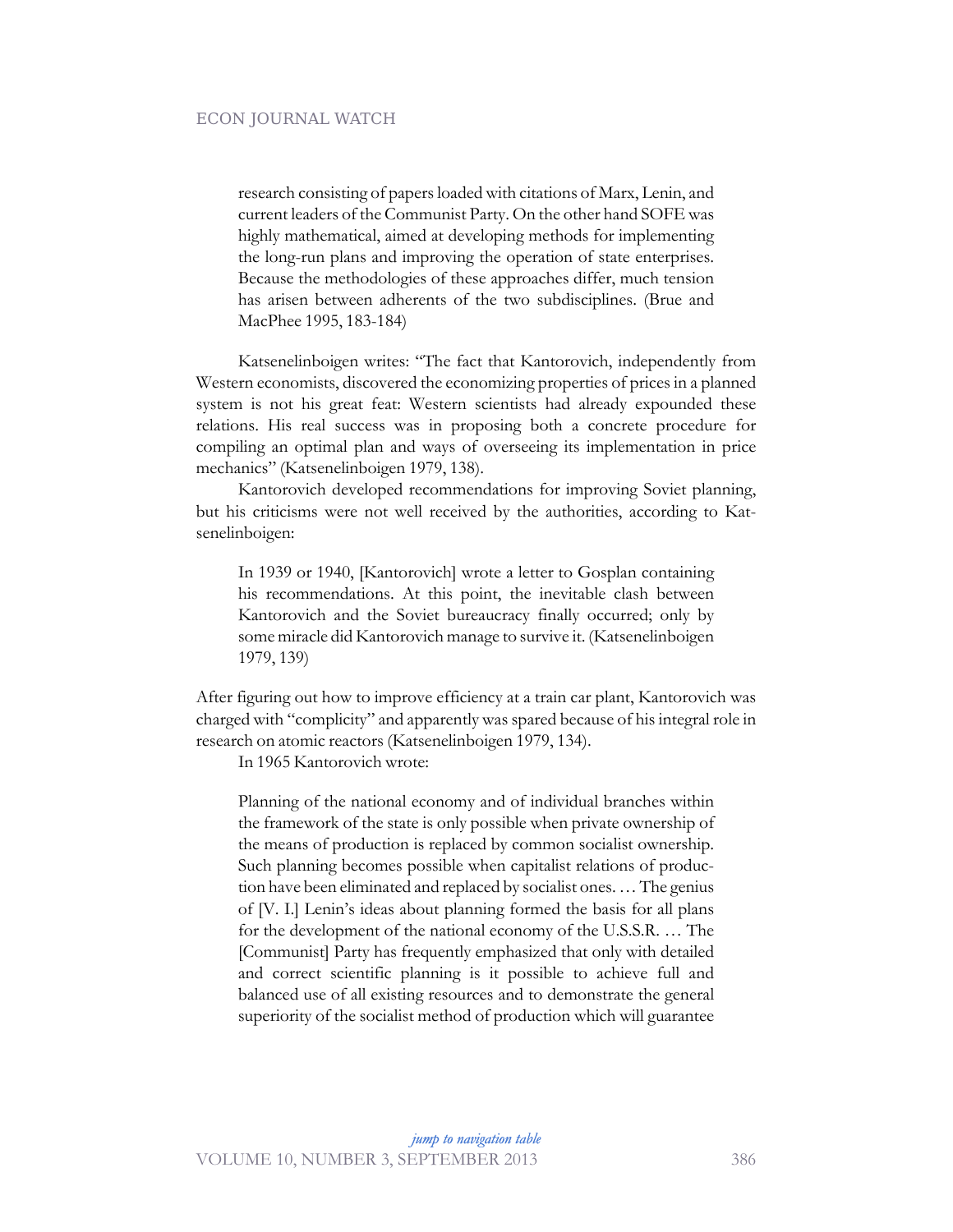the victory of socialism in the world-wide contest with capitalism. (Kantorovich 1965, xxi)

Kantorovich did, however, recognize "substantial shortcomings" in Soviet economic performance: "[C]onsiderable losses take place even now—idleness of labour and equipment, and losses in raw materials and fuel, owing to unsuitable programmes, rush work towards the end of the plan period and delays in supply, the freezing of materials in surplus stocks and in protracted construction—these are also evidence of the lack of sufficiently rational planning." He acknowledged methodological issues: "All these losses are basically due to imperfect production planning and economic accounting, caused by inadequate methods." He complained about prices: "Prices reflect quite inadequately the importance of equipment." He recognized deficiencies in distribution: "Frequently there appears to exist considerable disparity between the orders and requirements of individual firms for materials, equipment, electric power, transport, means of capital investment against existing possibilities." Kantorovich prescribed better socialism: "Our main ultimate aim is to furnish the best optimal plan, i.e. a plan which would ensure the maximum output of the necessary products from given resources. Such an approach corresponding to the very nature of a socialist society is in accordance with the basic economic principles of socialism" (Kantorovich 1965, xxii-xxx).

In the wake of winning the Nobel, Kantorovich voiced the view that "Scientific and technical progress is the basic means of further increases in the efficiency of social production in the age of developed socialism. … Science is a direct production force, a decisive factor in the development of the socialist economy. … Therefore the development of the national economy depends to a large extent on the economics and management of scientific and technical progress" (Kantorovich 1976a, 521).

### **References**

- **Brue, Stanley L., and Craig R. MacPhee**. 1995. From Marx to Markets: Reform of the University Economics Curriculum in Russia. *Journal of Economic Education* 26(2): 182-194.
- **Johansen, Leif**. 1976. L. V. Kantorovich's Contribution to Economics. *Scandinavian Journal of Economics* 78(1): 61-80.
- **Kantorovich, L. V**. 1965. *The Best Use of Economic Resources*, trans. P. F. Knightsfield. London: Pergamon Press.
- **Kantorovich, L. V**. 1976a. Economic Problems of Scientific and Technical Progress. *Scandinavian Journal of Economics* 78(4): 521-541.